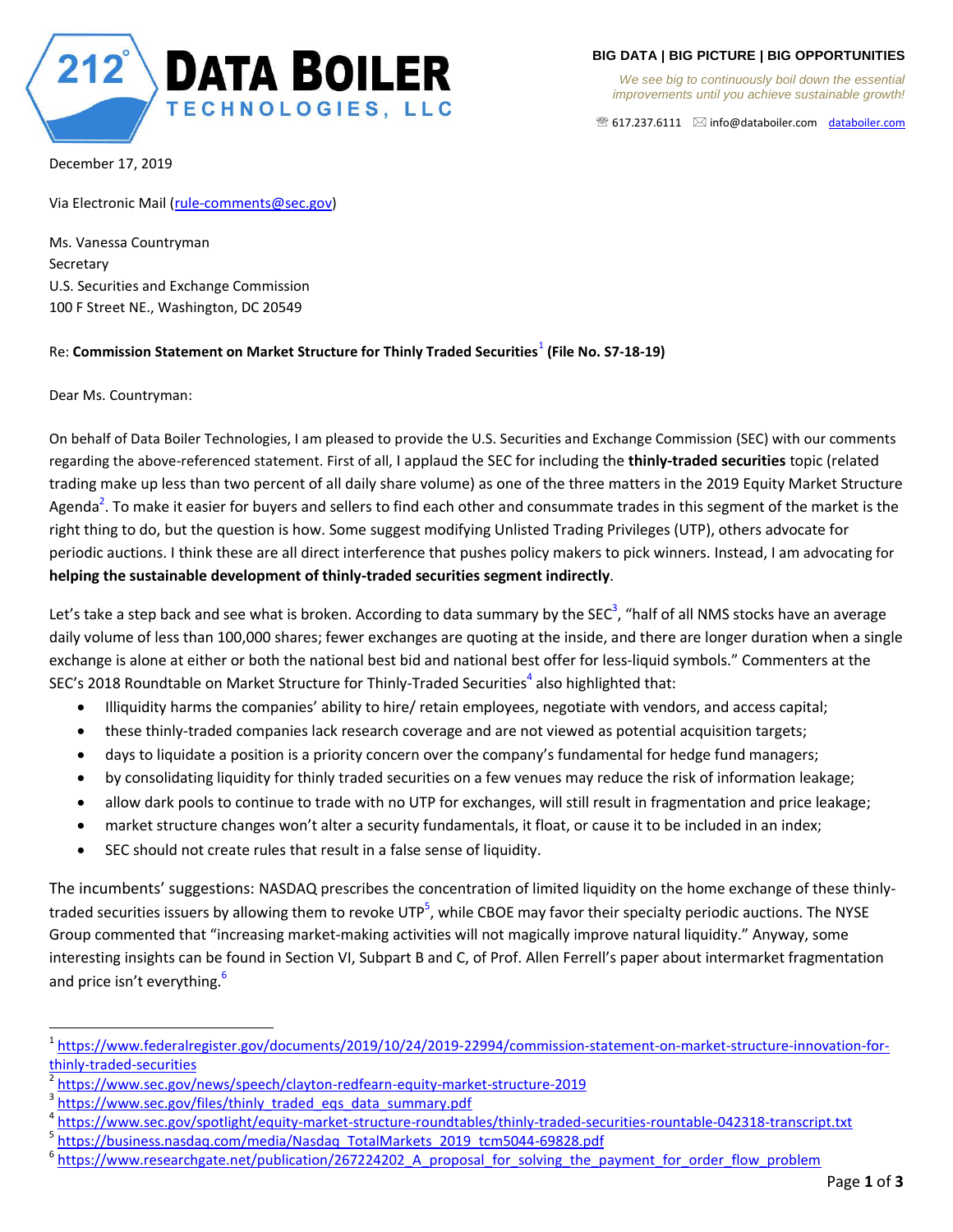## $212^{°}$ **DATA BOILER** TECHNOLOGIES, LLC

**BIG DATA | BIG PICTURE | BIG OPPORTUNITIES**

*We see big to continuously boil down the essential improvements until you achieve sustainable growth!*

 $\mathcal{B}$  617.237.6111  $\boxtimes$  info@databoiler.com databoiler.com

Per research<sup>7</sup> by Alex Frino, Dionigi Gerace and Andrew Lepone, "stocks that traded in an auction market switched to a specialist market, where the specialist controls the order book, showed tightening of spreads … the specialists' ability to offer price improvement further lowers the cost of executing trades, hence **specialist market structure are more advantageous** to market participants." In research by M. Nimalendran and Giovanni Petrella – Do thinly-traded stocks benefit from specialist intervention, 8 they pointed out that **hybrid order driven system** (with specialist and limit order book) **offer superior performance** over the pure order driven market with limit order book. They identify benefits such as lower execution costs, greater depth, significant increase in the depth-to-spread ratio, and a decrease in adverse selection cost in particular **for very**  illiquid stocks than moderately illiquid ones. Their findings are consistent with Grossman and Miller's 1988 study<sup>9</sup> that a specialist can enhance liquidity of "thinly-traded" stocks.

I have no disagreement with these various researchers that suggest the benefits of using "specialist" approach. However, I think there are bigger issues at play<sup>10</sup> amid other market observations (e.g. thinly-traded Chinese stock listed in the U.S. enormously soared<sup>11</sup>; minority investors got squeezed out<sup>12</sup>; risk of an unfair take-private<sup>13</sup>; etc.). A couple points to highlight: (1) money flowing in-and-out of thinly-traded segment is unstable; and (2) too many poor quality thinly-traded securities in the pool. So, let's see how we can help this segment indirectly by fixing the piping of **where thinly-traded securities get their money**.



First up – thinly-traded companies get their money from **larger public companies** through vertical and horizontal integration. They have the domain expertise to properly evaluate these thinly-traded companies and enhance their credit worthiness. Reducing frictions in M&A<sup>14</sup> helps capital formation. Active acquisition of thinly-traded securities into large companies' portfolio can yield meaningful productivity gains benefiting the economy (as long as antitrust<sup>15</sup> rules remain effective), and it is better than having excessive shareholder payouts.<sup>16</sup> One should closely observe the dynamics between large and small public companies (i.e. chances that runner ups or emerging companies can challenge the prominent position of large public companies) as well as fraud monitoring of M&A activities<sup>17</sup> as it can affect the overall health of the economic environment.

 $\overline{a}$ 

<sup>7</sup> https://efmaefm.org/0EFMAMEETINGS/EFMA ANNUAL MEETINGS/2006-Madrid/papers/776012\_full.pdf

<sup>8</sup> https://www.sciencedirect.com/science/article/pii/S0378426603001031

<sup>9</sup> https://onlinelibrary.wiley.com/doi/abs/10.1111/j.1540-6261.1988.tb04594.x

<sup>10</sup> https://faculty.chicagobooth.edu/eric.budish/research/Stock-Exchange-Competition.pdf

https://economictimes.indiatimes.com/markets/stocks/news/this-chinese-stock-soared-4500-on-nasdaq-and-no-one-knowswhy/articleshow/57912231.cms

 $\frac{12 \text{ https://finance.yahoo.com/news/how-u-slisted-chinese-companies-are-squeezing-out-minority-investors-172606715.html}{\text{https://cornowlaw haryard.edu/2019/02/04/the-ricky-husingesc-of-investing-out-thness-terch-firms/}$ 

 $^{13}$  https://corpgov.law.harvard.edu/2019/02/04/the-risky-business-of-investing-in-chinese-tech-firms/<br> $^{14}$  https://www.coc.gov/pows/pross\_rologso/2019\_65

 $\frac{14 \text{ https://www.sec.gov/news/press-release/2019-65}}{15 \text{ https://nonors.crn.com/cols/nonors.cfn2nptr}$ 

 $^{15}$  https://papers.ssrn.com/sol3/papers.cfm?abstract\_id=2954382<br> $^{16}$  https://hbr.org/2018/03/are-huybacks-really-shortchanging-inve

<sup>&</sup>lt;sup>16</sup> https://hbr.org/2018/03/are-buybacks-really-shortchanging-investment<br><sup>17</sup> https://papers.ssrp.com/sol3/papers.sfm2abstract\_id=2070375

https://papers.ssrn.com/sol3/papers.cfm?abstract\_id=3070375